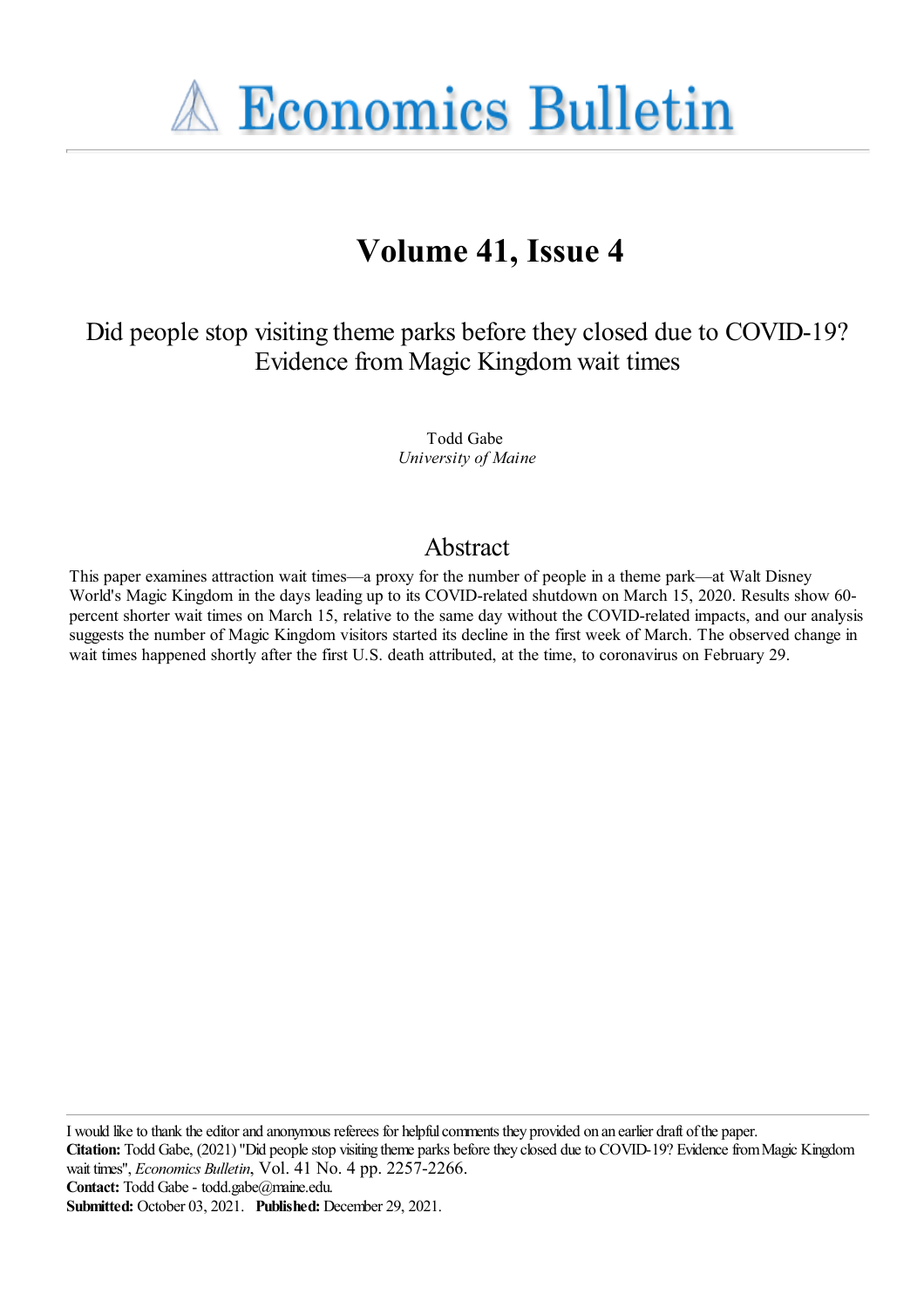## **1. Introduction**

In March of 2020, many U.S. cities and states implemented a variety of measures to slow the spread of COVID-19. These include encouraging people to practice social distancing, prohibiting large groups, and the shutdown of nonessential businesses. By the time that businesses closed, many Americans had already adjusted their behavior in response to COVID-19. For example, consumer spending fell by 16 percent in New York between January and March 22, 2020, when the state issued its "Stay-at-Home" order and nonessential businesses closed. Florida's "Stay-at-Home" order on April 3 was preceded, one week earlier, by a 26-percent decrease in overall consumer spending and a 70-percent reduction in spending on entertainment and recreation on March 27, 2020 (Chetty et al. 2020).

Businesses such as restaurants, movie theatres, live sporting events and theme parks were particularly impacted by COVID-19 restrictions because they often have large numbers of people in confined spaces. For example, the number of reservations at U.S. restaurants was 14-percent lower on March 9 (compared with the previous year), 28-percent lower on March 12, and 56 percent lower on March 16. The year-over-year decrease in reservations fell to 99-percent on March 20, where it remained until early May of 2020.<sup>1</sup>

This paper examines the attendance at U.S. theme parks in the period immediately before they closed due to COVID-19. Specifically, we focus on attraction wait times—a proxy for the number of people in a theme park—at Walt Disney World's Magic Kingdom in the days leading up to its shutdown on March 15, 2020. With 21.0 million guests in 2019, the Magic Kingdom (at Walt Disney World in Orlando, Florida) is the world's most visited theme park (Themed Entertainment Association 2020). The number of daily visitors varies across the year, with higher attendance around holidays and school vacations. Magic Kingdom attendance also varies by time of day and day of week, and there are differences in the numbers of people who ride the various attractions; e.g., Space Mountain (roller coaster) is more popular than Prince Charming Regal Carrousel.

Our exploratory analysis provides evidence on the initial economic effects of COVID-19 (Baker et al. 2020; Bartik et al. 2020), with a focus on U.S. theme parks—a sector that experienced a total shutdown due to the pandemic.<sup>2</sup> In addition, the paper contributes to the literature on theme parks (Braun and Soskin 2010; Braun, Soskin and Cernicky 1992; Oi 1971; Song, Yang and Huang 2009) and, more specifically, presents new results related to queue lengths and theme park congestion (Brown, Kappes and Marks 2013; Daniels et al. 2017; Larson 1987; Zhang, Li and Su 2017). The amount of time waiting in lines affects a person's experience when attending a theme park or dining in a restaurant (Hwang and Lambert 2006; Sulek and Hensley 2004), and queue lengths are vitally important when visiting a hospital emergency room (Moloney et al. 2005; Ng et al. 2010) or waiting for a medical treatment (Bilimoria et al. 2011; Kulkarni et al. 2009).

<sup>1</sup> These figures are from the OpenTable online restaurant reservation website.

<sup>&</sup>lt;sup>2</sup> For example, Baker et al. (2020) found that U.S. household spending (e.g., groceries) increased sharply between February 26 and March 16, followed by large reductions in spending (e.g. restaurants) from the middle to late March of 2020.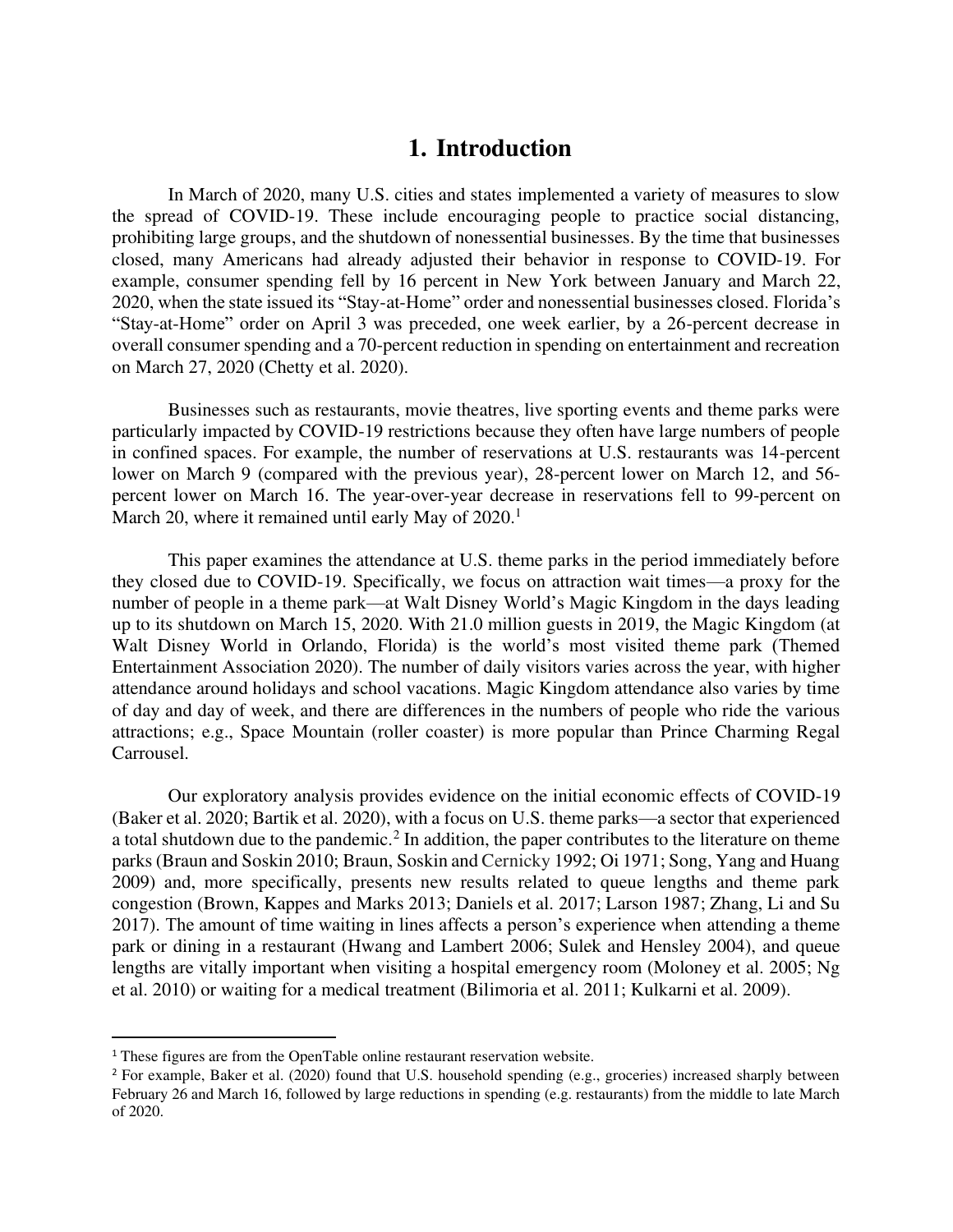The analysis of attraction wait times, which are posted at the entrances to the rides and on a theme park app, is used as a proxy to represent theme park attendance. This is important because, although estimates of annual theme park attendance figures are available (Themed Entertainment Association 2020), daily attendance figures are not released to the public. A companion piece to this study uses Magic Kingdom attraction wait times to estimate the impacts of various reducedcapacity scenarios on attendance in the period after reopening from the COVID-19 closure (Gabe 2021). For example, operating at 50 percent of the Magic Kingdom's capacity would lower annual attendance by an estimated 10.6 percent. The analysis presented in this paper differs from the previous study in that it focuses on Magic Kingdom wait times in the period immediately before it closed due to COVID-19 (instead of the impacts of reduced capacity). Future research can use attraction wait times from after the park's reopening to examine aspects of the Magic Kingdom's recovery.

#### **2. Analysis and Results**

To investigate the main research question of whether people stopped visiting theme parks in advance of their closures due to COVID-19, we examine patterns in Magic Kingdom attraction wait times in the period leading up to and including March 15, 2020, which was its last day of operation. Attraction wait times are good indicators of the numbers of people standing in queues, which in turn are good proxies for the numbers of visitors. Our research question is important to policymakers and business managers because it examines how people respond to public health concerns even before the government and/or businesses take action (i.e., the closure).

The analysis uses data on 329,737 attraction wait times, collected from the My Disney Experience app between January 1, 2014, and March 15, 2020. The dataset includes observations from all 365 days of the year (although not every day in all seven years) and wait times collected across all times of the day for 24 different attractions. Wait times range from zero minutes (i.e., no wait) to over three hours. The average wait time across the entire sample is 29.5 minutes, with a standard deviation of 29.1 minutes.

As a first look at patterns in attraction wait times in the period before the Magic Kingdom's COVID-19 closure, Figure 1 shows average March wait times for the years 2014 to 2020. Average March wait times increased between 2014 and 2019, with a noticeable drop from 2019 (44-minute average) to 2020 (34-minute average). The average March wait times in 2020, which cover the two weeks prior to the Magic Kingdom's closure on March 15, are roughly similar to average March wait times in 2017 (33 minutes) and 2016 (32 minutes).

Next, to analyze more detailed patterns related to specific days prior to the Magic Kingdom's closure, we estimate a regression model of attraction wait times. The explanatory variables of primary interest are dummy variables that indicate: (1) Final Day prior to closure (i.e., Sunday March 15), (2) Final Weekend (i.e., Friday March 13 to Sunday March 15), (3) Final Week (i.e., Monday March 9 to Sunday March 15), (4) Final Two Weeks, (5) Final Three Weeks, and (6) Final Month.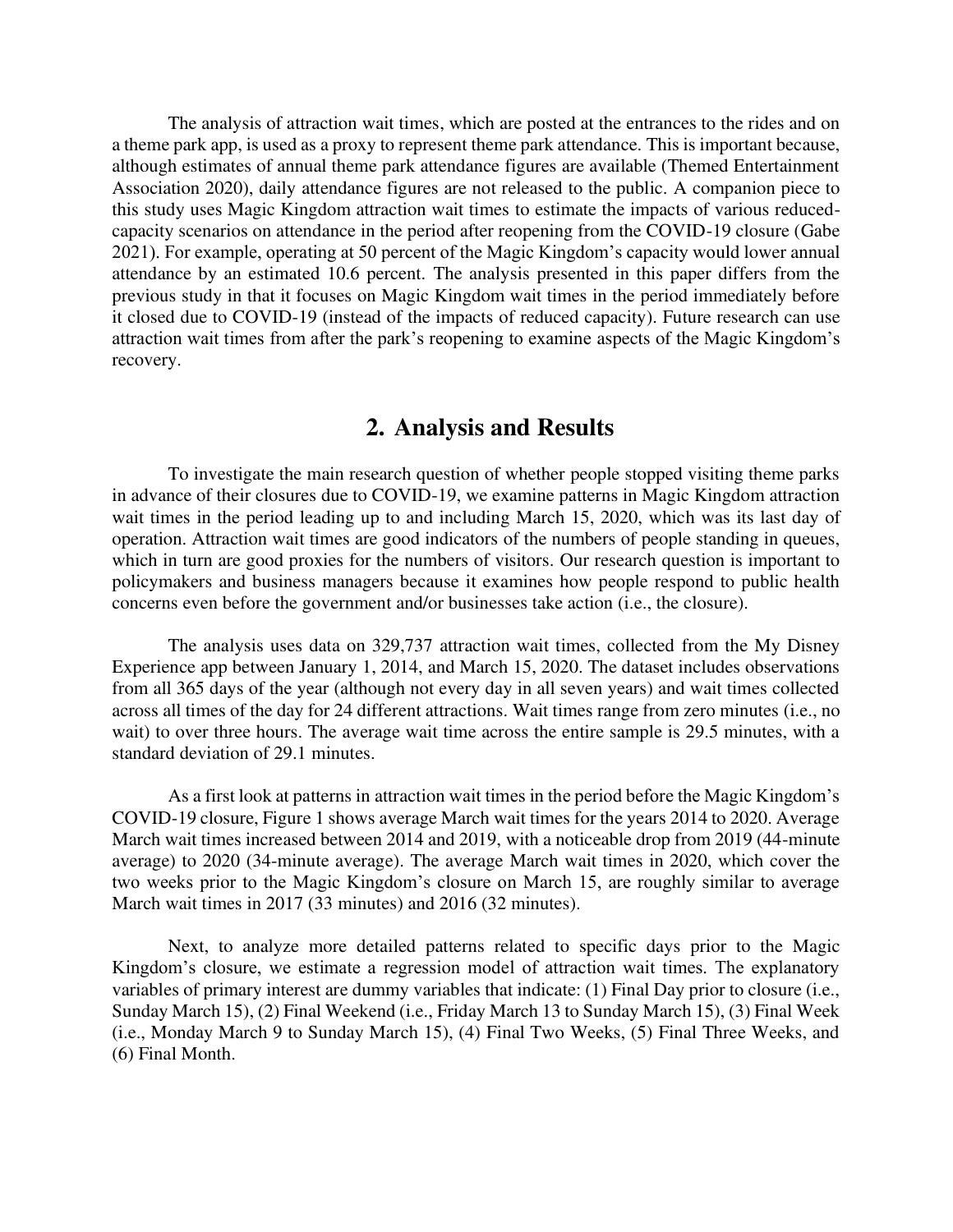

Figure 1. Average March Magic Kingdom Attraction Wait Times, 2014 to 2020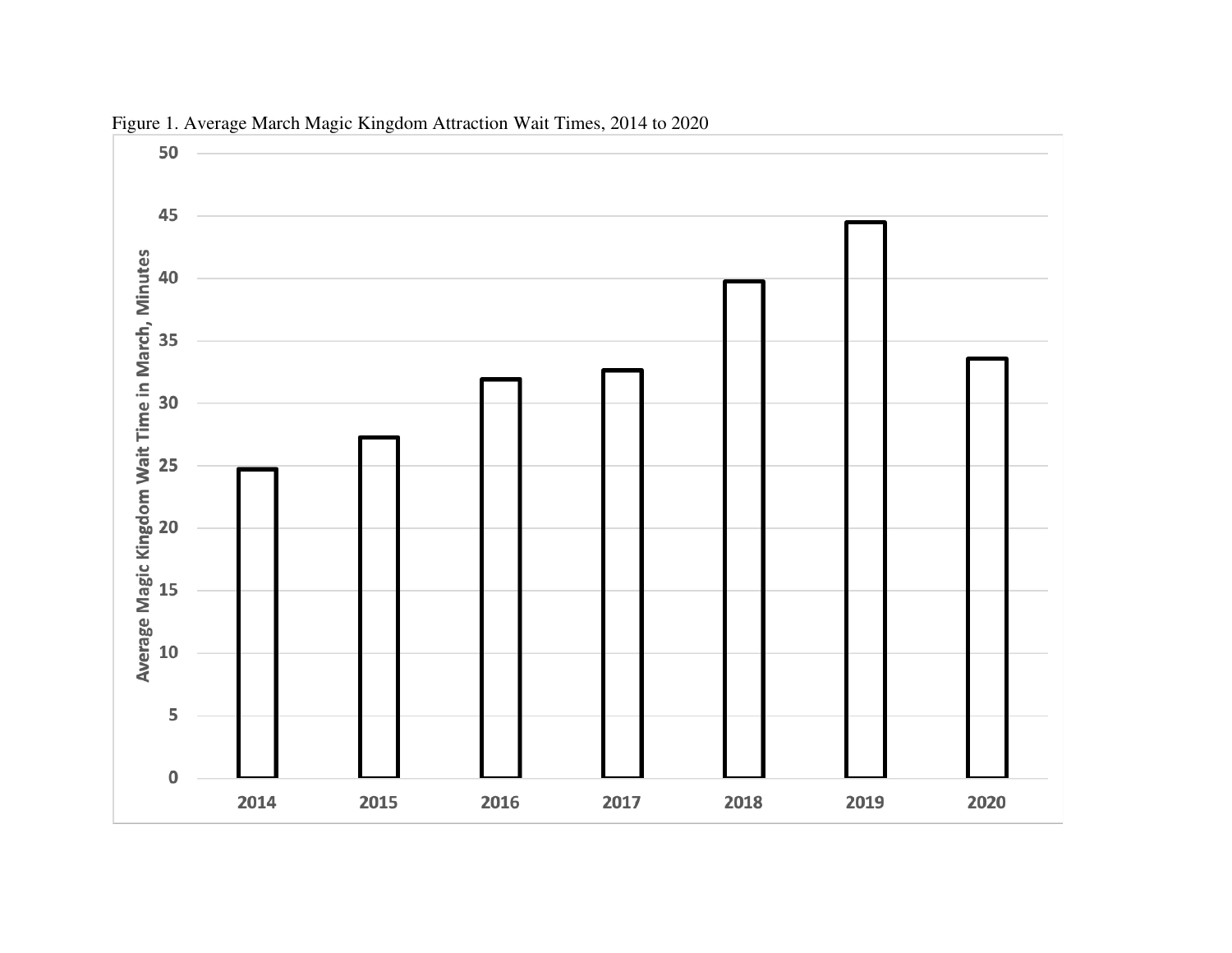To isolate impacts associated with the days leading up to March 15, 2020, the regression model controls for the effects on attraction wait times related to the day of week, month, year, time of day, whether the wait time was recorded during the first or last hour of park operations, and the specific attraction. For the months of March and April, the regression model controls for the specific week to capture impacts associated with Spring Break. The regression model also includes variables that indicate U.S. national holidays, and variables that indicate the week around Thanksgiving and the period between (and including) Christmas and New Year's Day.

Regression results presented in Table 1 indicate, other things being equal, 2.9-minute shorter wait times on the day that the Magic Kingdom closed, 9.1-minute shorter wait times on the last weekend of operation, 4.3-minute shorter wait times during the final week, and 8.0-minute shorter wait times associated with the final two weeks. Variables representing the final three weeks and month of operation prior to the Magic Kingdom's closure do not have statistically significant impacts on attraction wait times. Other results presented in Table 1 suggest that Magic Kingdom wait times are associated with, among other things, the day of week, month, time of day, and whether or not the observation was recorded on a holiday.

We can use these regression results to estimate attraction wait times in the days leading up to the Magic Kingdom's closure, compared to the estimated wait without the impacts related to COVID-19. For example, the estimated coefficients from the regression analysis show a 17-minute wait time on a Sunday during the third week of March 2020, which is also indicated as the final day (and included in the weekend, week, two weeks, three weeks and month) before the Magic Kingdom closed.<sup>3</sup> By comparison, the regression results show a 42-minute wait on the same day (i.e., Sunday during the third week of March 2020) without incorporating the effects of the six dummy variables indicating the period leading up to the Magic Kingdom's closure. These estimated wait times on May 15, 2020, shown in the far-left columns of Figure 2, suggest that the wait times on the final day of operation are 60-percent shorter than what they would have been without the COVID-related impacts.

Other results shown in Figure 2 indicate that on the final weekend, but not the final day, before closing (i.e., Friday March 13 and Saturday March 14), the Magic Kingdom had an estimated wait time of 25 minutes.<sup>4</sup> This is 47-percent shorter than the estimated wait time, if not for the impacts related to COVID-19, over the same two days. The periods of Monday March 9 to Thursday March 12, and Monday March 2 to Sunday March 8 have estimated Magic Kingdom wait times that are 28-percent and 21-percent shorter, respectively, than what would be predicted if not for the impacts of COVID-19.

<sup>&</sup>lt;sup>3</sup> This estimated wait time, and the results shown in Figure 2, are averages across all times of the day and attractions.

<sup>&</sup>lt;sup>4</sup> This estimate also accounts for the impacts associated with the final week, two weeks, three weeks and month before the COVID-19 closure.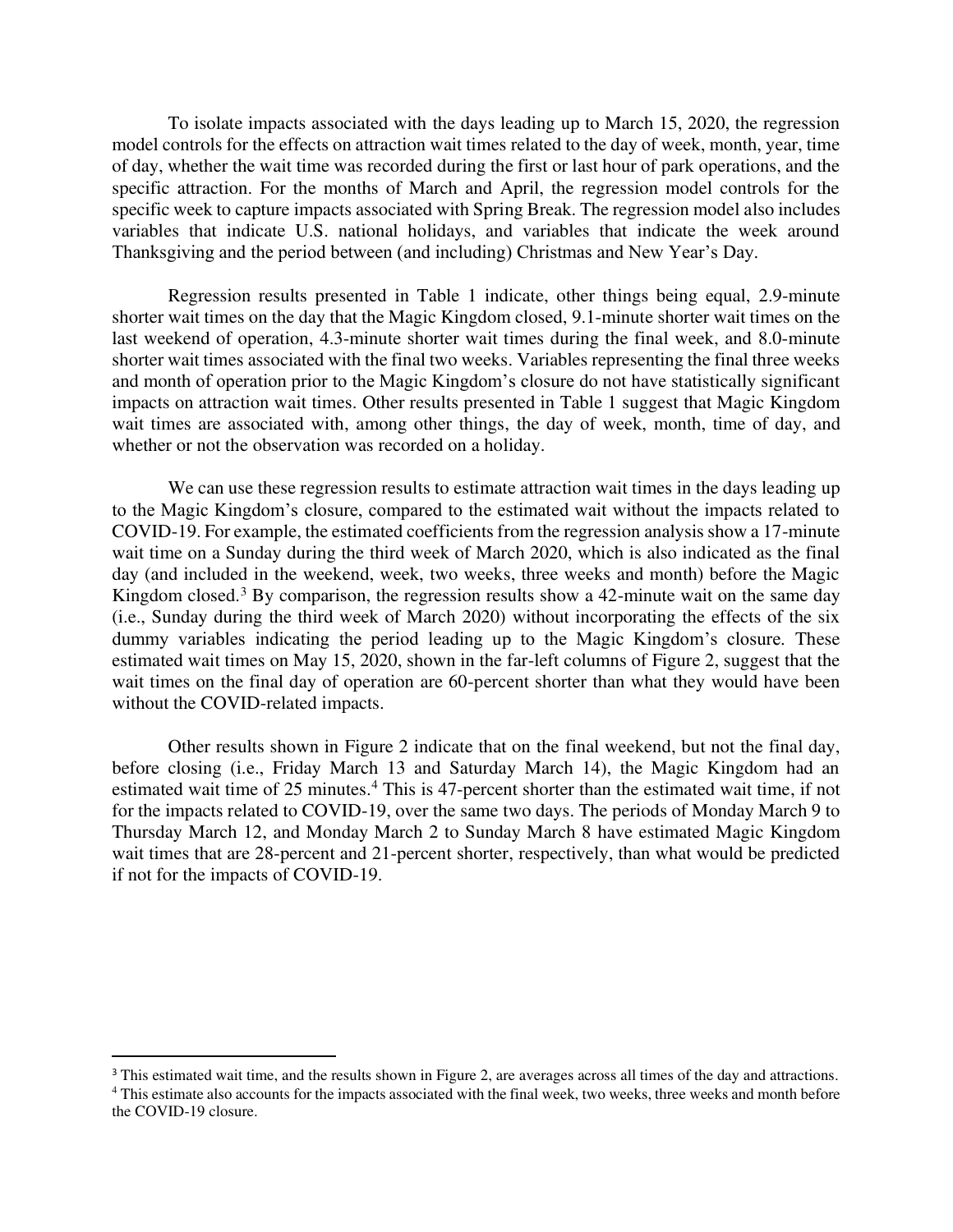| Variable Name            |              | <b>Estimated Coefficient</b> | <b>Standard Error</b> |
|--------------------------|--------------|------------------------------|-----------------------|
|                          |              |                              |                       |
| Constant                 |              | $-2.51*$                     | 0.260                 |
|                          |              |                              |                       |
| Final Day                |              | $-2.92*$                     | 0.676                 |
| Final Weekend            |              | $-9.14*$                     | 0.571                 |
| <b>Final Week</b>        |              | $-4.33*$                     | 0.511                 |
| <b>Final Two Weeks</b>   |              | $-7.96*$                     | 0.913                 |
| <b>Final Three Weeks</b> |              | $-1.68$                      | 1.198                 |
| <b>Final Month</b>       |              | 0.87                         | 0.918                 |
|                          |              |                              |                       |
| Tuesday                  |              | $0.89*$                      | 0.136                 |
| Wednesday                |              | $-0.99*$                     | 0.136                 |
| Thursday                 |              | $-2.23*$                     | 0.139                 |
| Friday                   |              | $-1.45*$                     | 0.138                 |
| Saturday                 |              | $0.67*$                      | 0.131                 |
| Sunday                   |              | $-1.75*$                     | 0.131                 |
| February                 |              | $0.88*$                      | 0.137                 |
| March                    |              | $4.01*$                      | 0.180                 |
|                          | March Week 2 | $5.64*$                      | 0.235                 |
|                          | March Week 3 | 1.49*                        | 0.262                 |
|                          | March Week 4 | $6.31*$                      | 0.229                 |
| April                    |              | $7.56*$                      | 0.194                 |
|                          | April Week 2 | $-0.35$                      | 0.326                 |
|                          | April Week 3 | $-6.69*$                     | 0.316                 |
|                          | April Week 4 | $-4.23*$                     | 0.320                 |
| May                      |              | $2.01*$                      | 0.183                 |
| June                     |              | $3.81*$                      | 0.174                 |
| July                     |              | $3.38*$                      | 0.168                 |
| August                   |              | $-0.09$                      | 0.159                 |
| September                |              | $-7.13*$                     | 0.162                 |
| October                  |              | $-1.99*$                     | 0.197                 |
| November                 |              | $-1.73*$                     | 0.223                 |
| December                 |              | $6.19*$                      | 0.138                 |
| Year 2015                |              | 1.88*                        | 0.110                 |
| <b>Year 2016</b>         |              | $3.83*$                      | 0.115                 |
| Year 2017                |              | $6.66*$                      | 0.114                 |
| <b>Year 2018</b>         |              | $9.37*$                      | 0.117                 |
|                          |              |                              |                       |

Table 1. OLS Regression Results: Factors Impacting Magic Kingdom Wait Times, 2014 to 2020  $(n=329,737)$  $\blacksquare$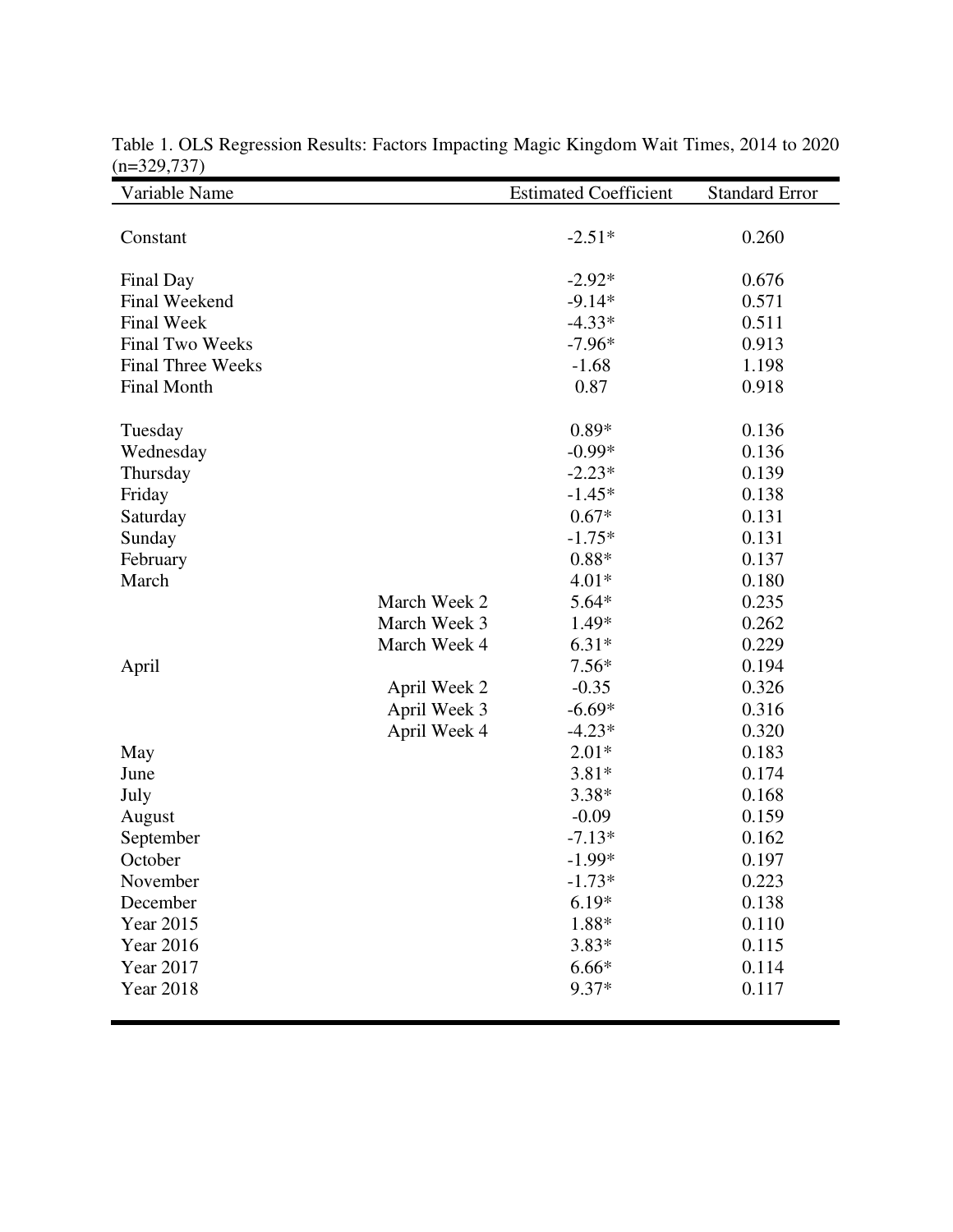| Variable Name                         | <b>Estimated Coefficient</b> | <b>Standard Error</b> |
|---------------------------------------|------------------------------|-----------------------|
|                                       |                              |                       |
| <b>Year 2019</b>                      | $4.92*$                      | 0.124                 |
| <b>Year 2020</b>                      | $17.17*$                     | 0.392                 |
| 10 am to 1 pm                         | 17.91*                       | 0.163                 |
| 1 pm to 4 pm                          | 24.92*                       | 0.165                 |
| 4 pm to 7 pm                          | 24.02*                       | 0.171                 |
| 7 pm to 10 pm                         | $17.31*$                     | 0.208                 |
| 10 pm or later                        | 11.30*                       | 0.173                 |
| First Hour Open                       | $-2.77*$                     | 0.170                 |
| Last Hour Open                        | $-9.15*$                     | 0.151                 |
| New Year's Day                        | $-11.17*$                    | 0.338                 |
| Birthday of Martin Luther King, Jr.   | $1.38*$                      | 0.410                 |
| Washington's Birthday                 | $6.63*$                      | 0.775                 |
| <b>Memorial Day</b>                   | $-2.36*$                     | 0.568                 |
| Independence Day                      | 0.07                         | 0.651                 |
| Labor Day                             | $3.91*$                      | 0.458                 |
| Indigenous Peoples' Day               | $6.63*$                      | 1.729                 |
| <b>Veterans</b> Day                   | $8.46*$                      | 0.788                 |
| Thanksgiving Day                      | 0.28                         | 0.535                 |
| Week of Thanksgiving                  | 12.18*                       | 0.324                 |
| Christmas Day                         | 3.99*                        | 0.287                 |
| Week Between Christmas and New Year's | 14.17*                       | 0.200                 |
| New Year's Eve                        | 14.30*                       | 0.221                 |
| R-squared                             | 0.6361                       |                       |
| <b>Adjusted R-squared</b>             | 0.6360                       |                       |

Notes: \* indicates statistical significance at the 1-percent level. Regression model also includes 23 dummy variables that control for the specific attraction (e.g., Space Mountain, Pirates of the Caribbean) on which the wait time was recorded. The observations are weighted for equal representation by year.

Table 1. Continued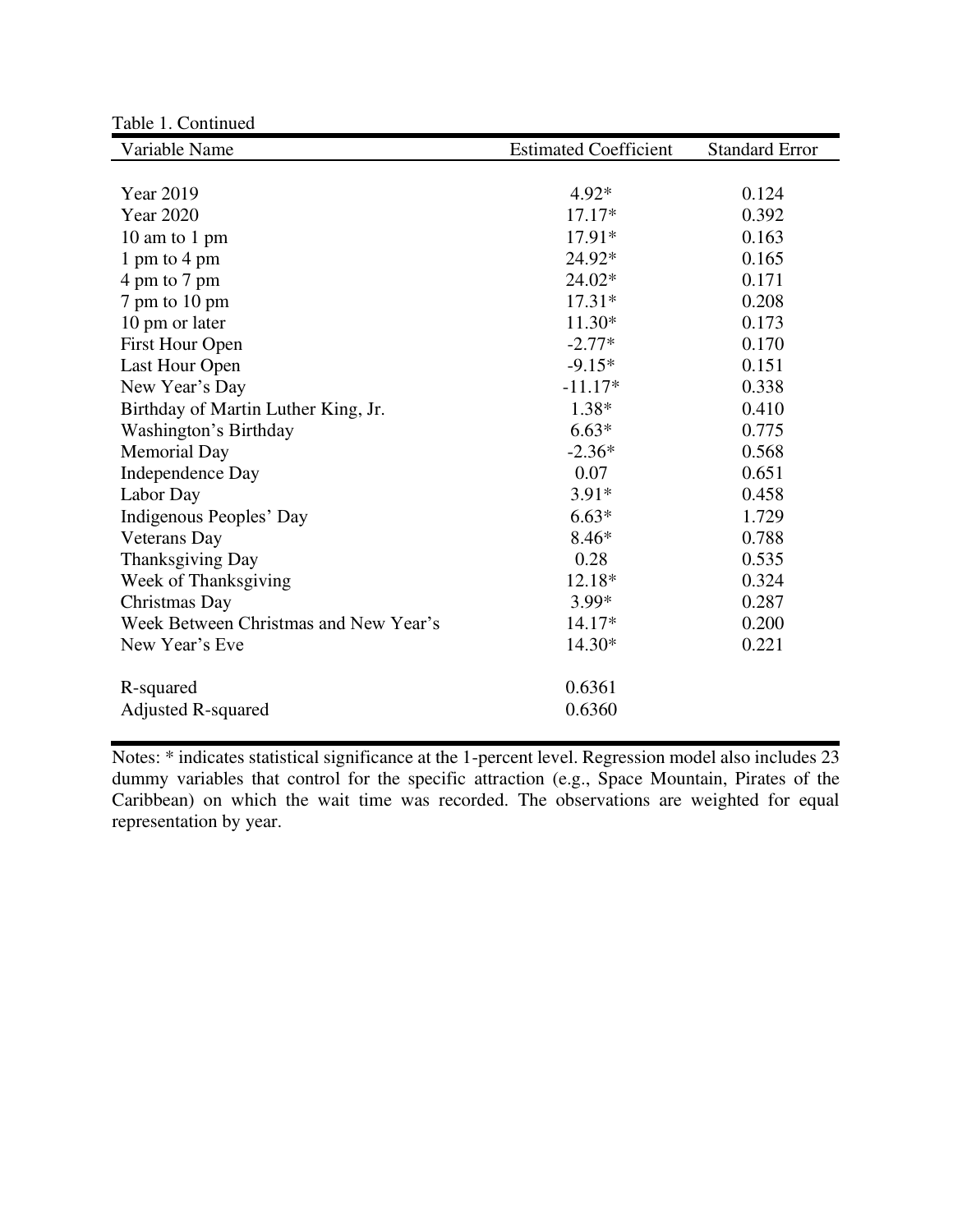

Figure 2. Magic Kingdom Wait Times in the Period Prior to its COVID-19 Closure on March 15, 2020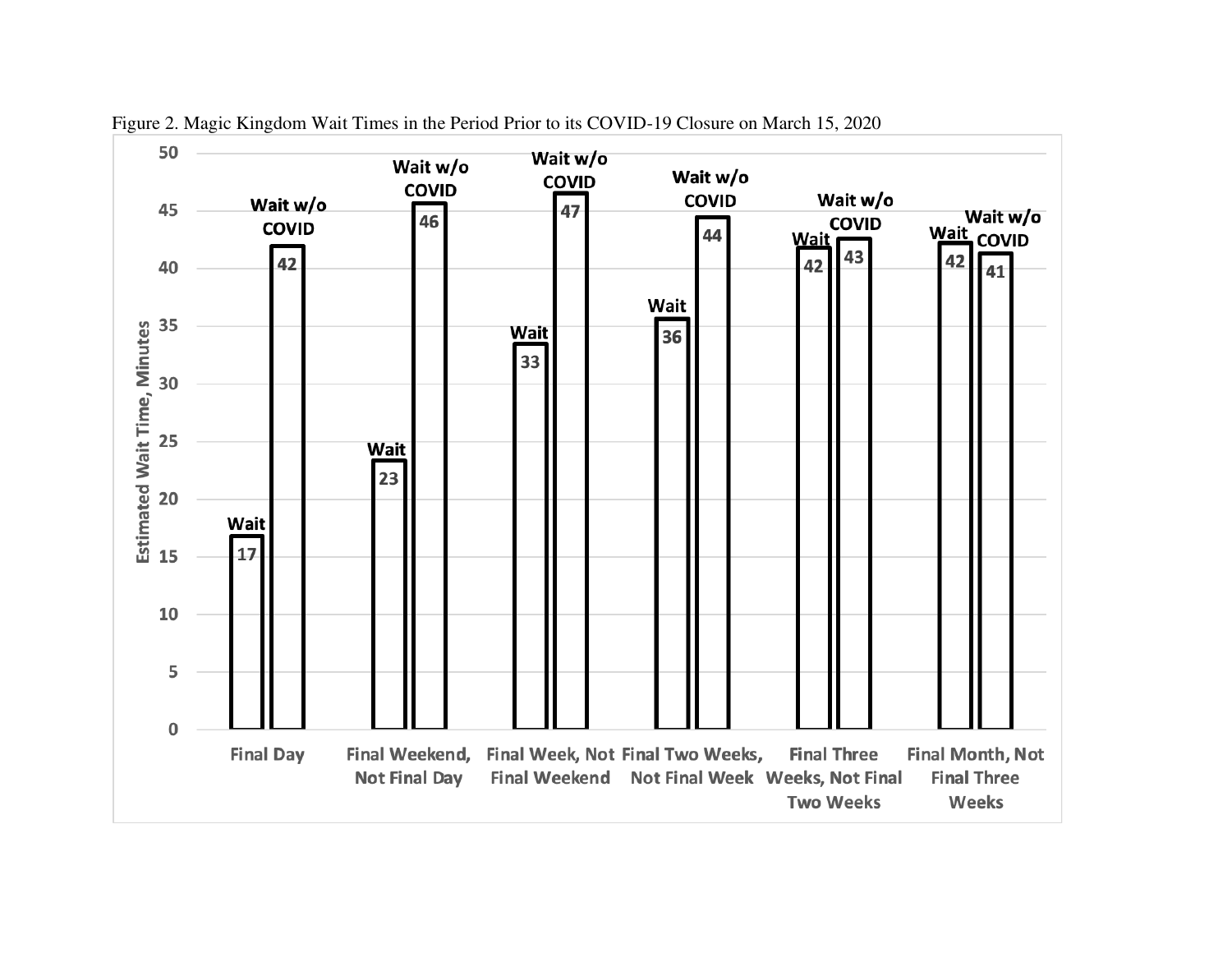## **3. Conclusions**

Measures used to combat the spread of COVID-19—e.g., increase social distancing and prohibit the gathering of large groups—had particularly severe impacts on restaurants, live theaters, hotels and theme parks. These types of businesses halted their operations as a result of the COVID-related shutdowns in many U.S. cities and states. In the days before they closed, however, U.S. consumers had already changed their behavior as a result of COVID-19.

Walt Disney World's Magic Kingdom, the world's most visited theme park, closed its gates due to COVID-19 on March 15, 2020, about two weeks before Florida issued the state's "Stay-at-Home" order on April 3. Prior to its shutdown, the number of guests fell substantially as evidenced by much shorter attraction wait times, compared to the wait without the COVID-related impacts. For example, wait times were 60-percent shorter on the Magic Kingdom's last day of operation on March 15, and wait times were 21-percent shorter from March 2 to March 8—i.e., two weeks before the Magic Kingdom's shutdown.

Our results, which show no impact on wait times associated with COVID-19 from February 24 to March 1 (and February 16 to 23), suggest that the number of Magic Kingdom visitors started its decline in the first week of March 2020. This change happened shortly after the first U.S. death attributed, at the time, to coronavirus on February 29, and as the United States approved widespread testing for coronavirus (on March 3).<sup>5</sup> The Magic Kingdom's shutdown coincided with the U.S. Centers for Disease Control and Prevention's recommendation of "no gatherings of 50 or more people" issued on March 15, 2020.

The main policy and economic implications of these findings are that they provide evidence of people changing their behavior to a public health threat, even before the government and/or businesses took action. Our results are, thus, similar to other studies that show people adjusted their behavior in advance of COVID-19 closures (Gibson and Sun 2020; Goolsbee and Syverson 2021). For example, in a study that focused on U.S. restaurants, Tucker and Yu (2020) found that the number of customers "had already declined substantially" in advance of state-specific restrictions. Future research, focusing on Magic Kingdom wait times after it reopened in July of 2020, will examine the theme park's recovery and if (and how) behavior might have further evolved as people started to adapt to the threat of COVID-19.

<sup>5</sup> These dates are from Taylor (2020).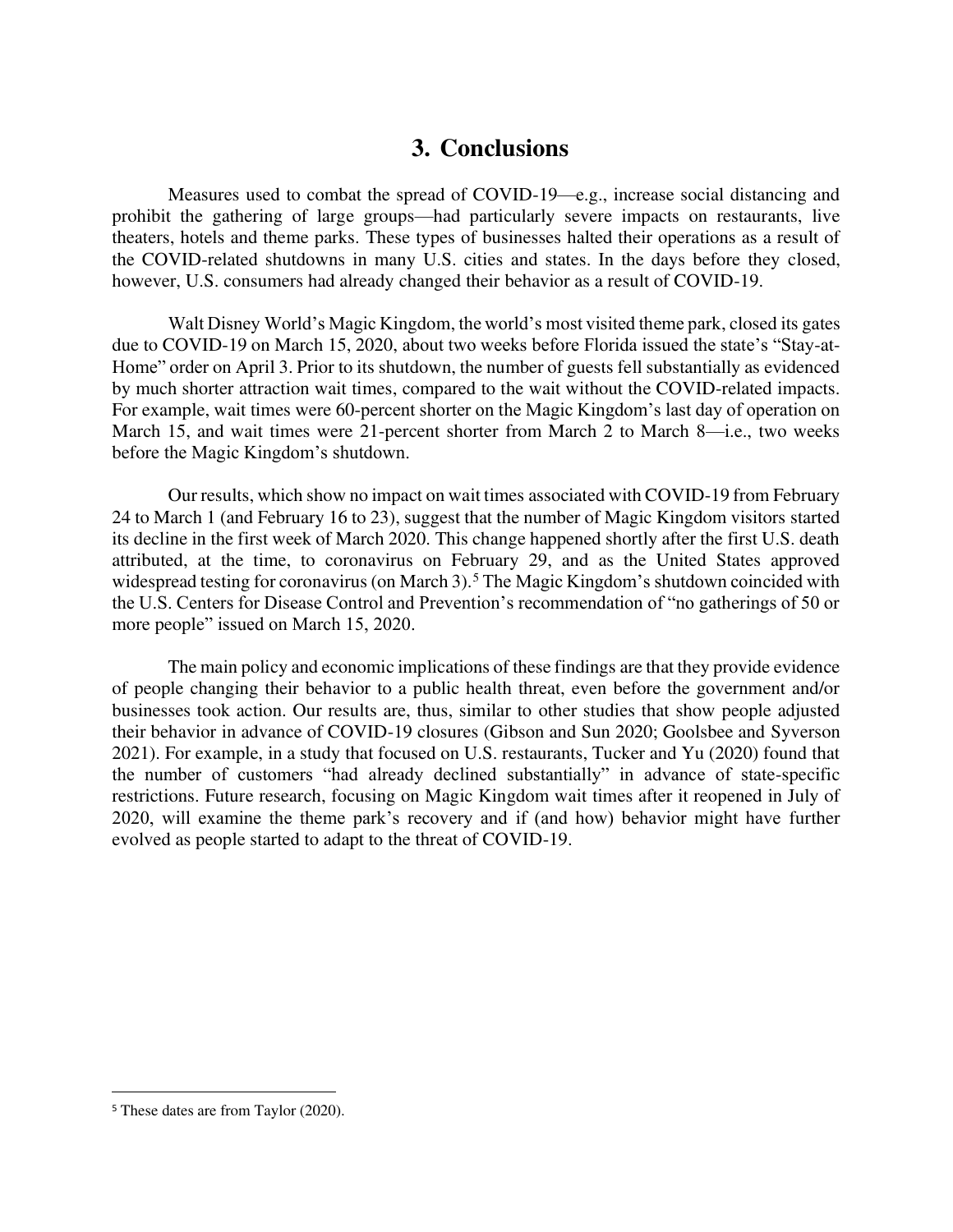### **References**

Baker, S.R., R.A. Farrokhnia, S. Meyer, M. Pagel and C. Yannelis (2020) "How Does Household Spending Respond to an Epidemic? Consumption during the 2020 COVID-19 Pandemic" *The Review of Asset Pricing Studies* **10**, 834-862.

Bartik, A. W., M. Bertrand, Z.B. Cullen, E.L. Glaeser, M. Luca and C.T. Stanton (2020) "How are Small Businesses Adjusting to COVID-19? Early Evidence from a Survey" NBER Working Paper Number 26989.

Bilimoria, K.Y., C.Y. Ko, J.S. Tomlinson, A.K. Stewart, M.S. Talamonti, D.L. Hynes, D.P. Winchester and D.J. Bentrem (2011) "Wait Times for Cancer Surgery in the United States: Trends and Predictors of Delays" *Annals of Surgery* **253**, 779-785.

Braun, B.M. and M.D. Soskin (2010) "Disney's Return to Theme Park Dominance in Florida" *Tourism Economics* **16**, 235-250.

Braun, B.M., M.D. Soskin and M. Cernicky (1992) "Central Florida Theme Park Pricing: Following the Mouse" *Annals of Tourism Research* **19**, 131-136.

Brown, A., J. Kappes and J. Marks (2013) "Mitigating Theme Park Crowding with Incentives and Information on Mobile Devices" *Journal of Travel Research* **52**, 426-436.

Chetty, R., J.N. Friedman, N. Hendren and M. Stepner (2020) "How Did COVID-19 and Stabilization Policies Affect Spending and Employment? A New Real-Time Economic Tracker based on Private Sector Data" NBER Working Paper Number 27431.

Daniels, E.C., J.B. Burley, T. Machemer and P. Nieratko (2017) "Theme Park Queue Line Perception" *International Journal of Cultural Heritage* **2**, 105-118.

Gabe, T. (2021) "Impacts of COVID-related Capacity Constraints on Theme Park Attendance: Evidence from Magic Kingdom Wait Times" *Applied Economics Letters* **28**, 1222- 1225.

Gibson, J. and X. Sun (2020) "Understanding the Economic Impact of COVID-19 Stay-at-Home Orders: A Synthetic Control Analysis" SSRN Working Paper #3601108.

Goolsbee, A. and C. Syverson (2021) "Fear, Lockdown, and Diversion: Comparing Drivers of Pandemic Economic Decline 2020" *Journal of Public Economics* **193**,104311.

Hwang, J. and C.U. Lambert (2006) "Customers' Identification of Acceptable Waiting Times in a Multi-Stage Restaurant System" *Journal of Foodservice Business Research* **8**, 3-16.

Kulkarni, G.S., D.R. Urbach, P.C. Austin, N.E. Fleshner and A. Laupacis (2009) "Longer Wait Times Increase Overall Mortality in Patients with Bladder Cancer" *The Journal of Urology* **182**, 1318-1324.